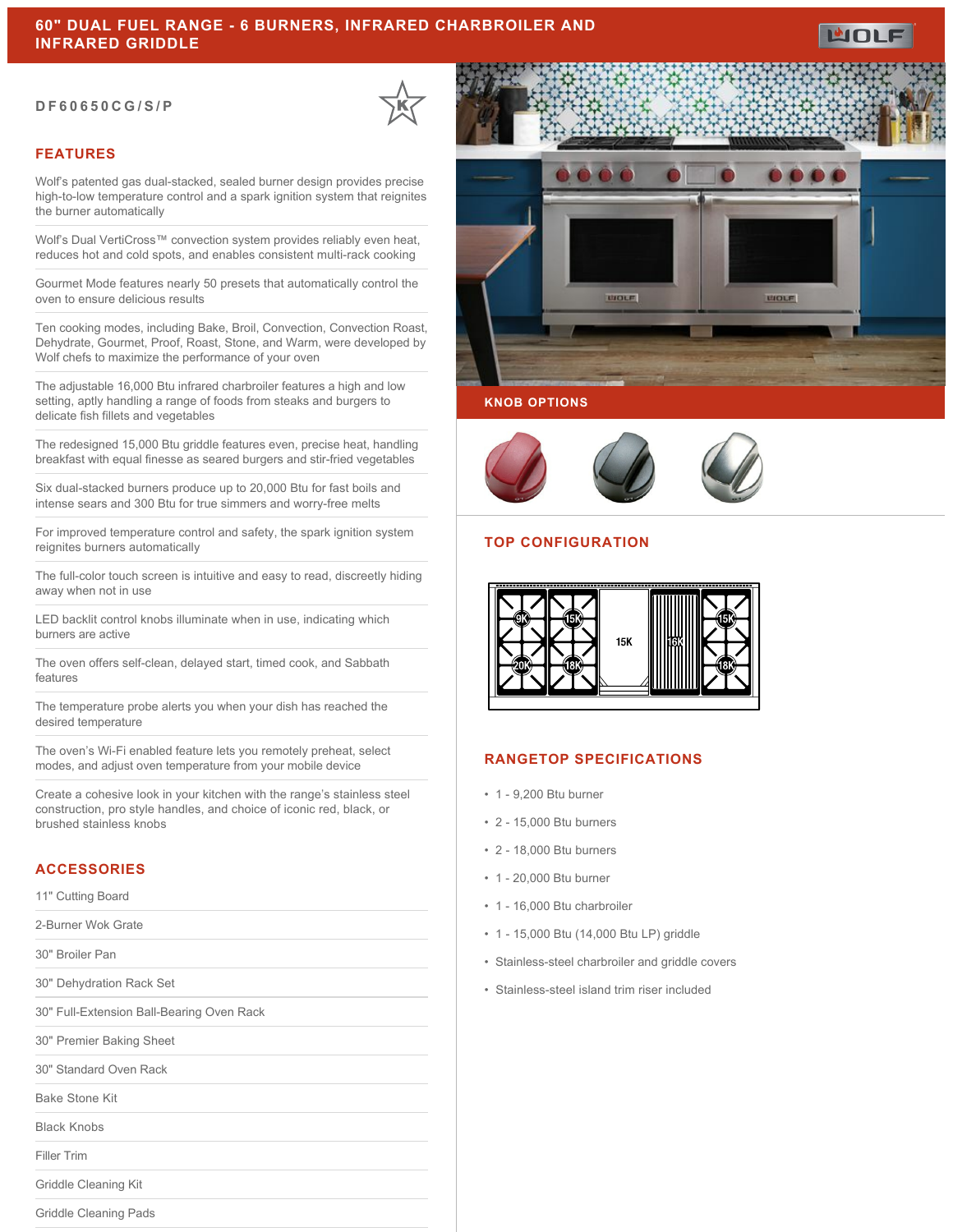| Griddle Cleaning Solution                                                                                            |  |
|----------------------------------------------------------------------------------------------------------------------|--|
| Red Knobs                                                                                                            |  |
| Stainless Steel Knobs                                                                                                |  |
| <b>Temperature Probe</b>                                                                                             |  |
| Rear Caster Covers                                                                                                   |  |
| <b>Front Leg Extension Covers</b>                                                                                    |  |
| Stainless Steel Kickplates                                                                                           |  |
| 5" and 10" stainless steel risers, and 20" riser with shelf                                                          |  |
| Accessories available through an authorized dealer.<br>For local dealer information, visit subzero-wolf.com/locator. |  |

Specifications are subject to change without notice. This information was generated on August 19, 2021. Verify specifications prior to finalizing your cabinetry/enclosures.